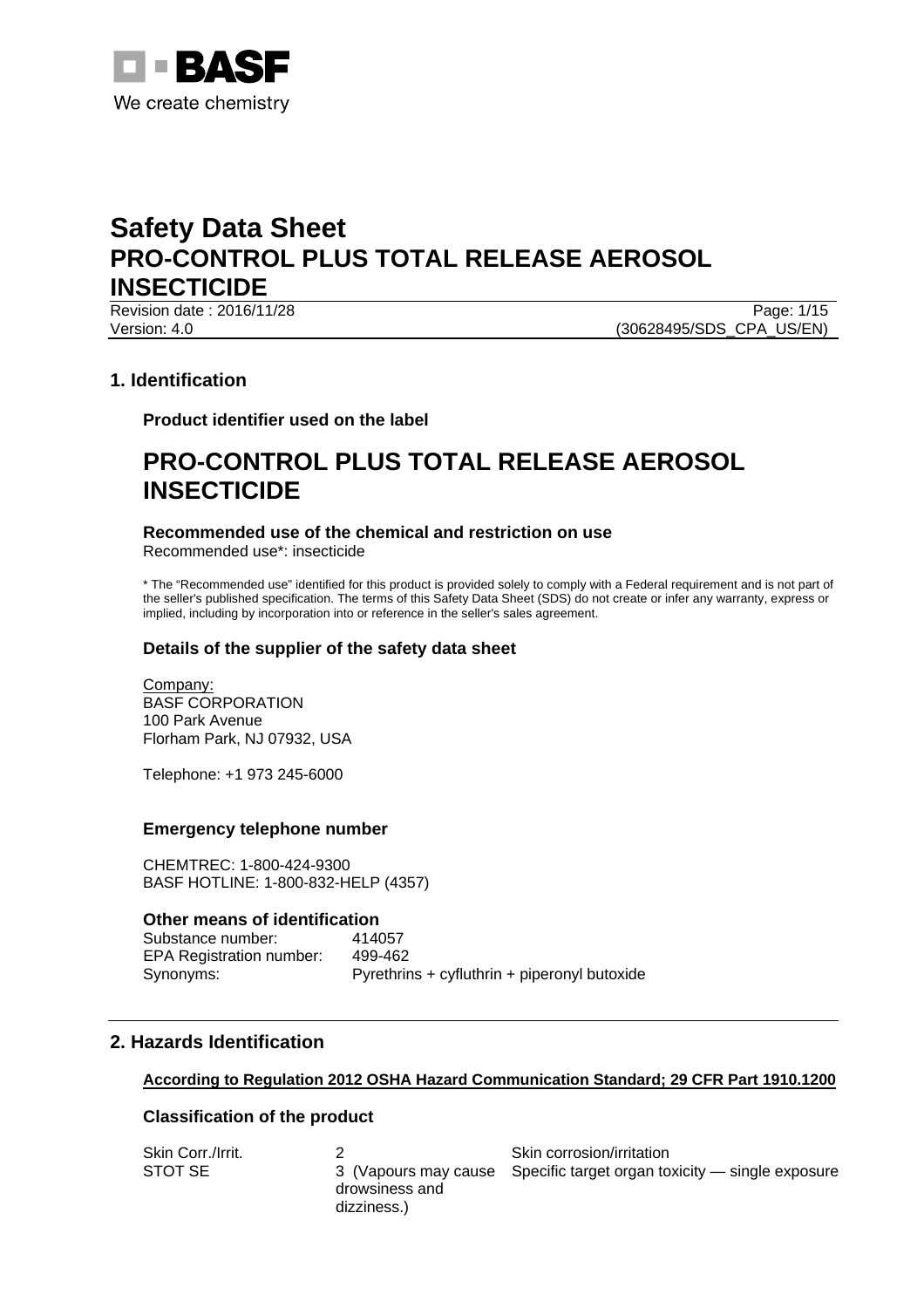Revision date : 2016/11/28 Page: 2/15

# Version: 4.0 (30628495/SDS\_CPA\_US/EN)

| Aquatic Acute   | Hazardous to the aquatic environment - acute   |
|-----------------|------------------------------------------------|
| Aquatic Chronic | Hazardous to the aquatic environment - chronic |
| Flam. Aerosol   | Flammable aerosols                             |

# **Label elements**



| Signal Word:<br>Danger                        |                                                                                                   |
|-----------------------------------------------|---------------------------------------------------------------------------------------------------|
| <b>Hazard Statement:</b>                      |                                                                                                   |
| H222                                          | Extremely flammable aerosol.                                                                      |
| H336                                          | May cause drowsiness or dizziness.                                                                |
| H400                                          | Very toxic to aquatic life.                                                                       |
| H410                                          | Very toxic to aquatic life with long lasting effects.                                             |
| <b>Precautionary Statements (Prevention):</b> |                                                                                                   |
| P210                                          | Keep away from heat, hot surfaces, sparks, open flames and other<br>ignition sources. No smoking. |
| P273                                          | Avoid release to the environment.                                                                 |
| P280                                          | Wear protective gloves.                                                                           |
| P271                                          | Use only outdoors or in a well-ventilated area.                                                   |
| P261                                          | Avoid breathing dust/fume/gas/mist/vapours/spray.                                                 |
| P211                                          | Do not spray on an open flame or other ignition source.                                           |
| P251                                          | Do not pierce or burn, even after use.                                                            |
| P264                                          | Wash with plenty of water and soap thoroughly after handling.                                     |
| Precautionary Statements (Response):          |                                                                                                   |
| P312                                          | Call a POISON CENTER or doctor/physician if you feel unwell.                                      |
| P304 + P340                                   | IF INHALED: Remove person to fresh air and keep comfortable for<br>breathing.                     |
| P303 + P352                                   | IF ON SKIN (or hair): Wash with plenty of soap and water.                                         |
| P391                                          | Collect spillage.                                                                                 |
| P332 + P313                                   | If skin irritation occurs: Get medical advice/attention.                                          |
| P362 + P364                                   | Take off contaminated clothing and wash it before reuse.                                          |
| Precautionary Statements (Storage):           |                                                                                                   |
| P403 + P233                                   | Store in a well-ventilated place. Keep container tightly closed.                                  |
| P410 + P412                                   | Protect from sunlight. Do no expose to temperatures exceeding 50°C/<br>122°F.                     |
| P405                                          | Store locked up.                                                                                  |
| Precautionary Statements (Disposal):          |                                                                                                   |
| P501                                          | Dispose of contents/container to hazardous or special waste collection<br>point.                  |

# **Hazards not otherwise classified**

Labeling of special preparations (GHS): The following percentage of the mixture consists of components(s) with unknown hazards regarding the acute toxicity: 0 - 1 % dermal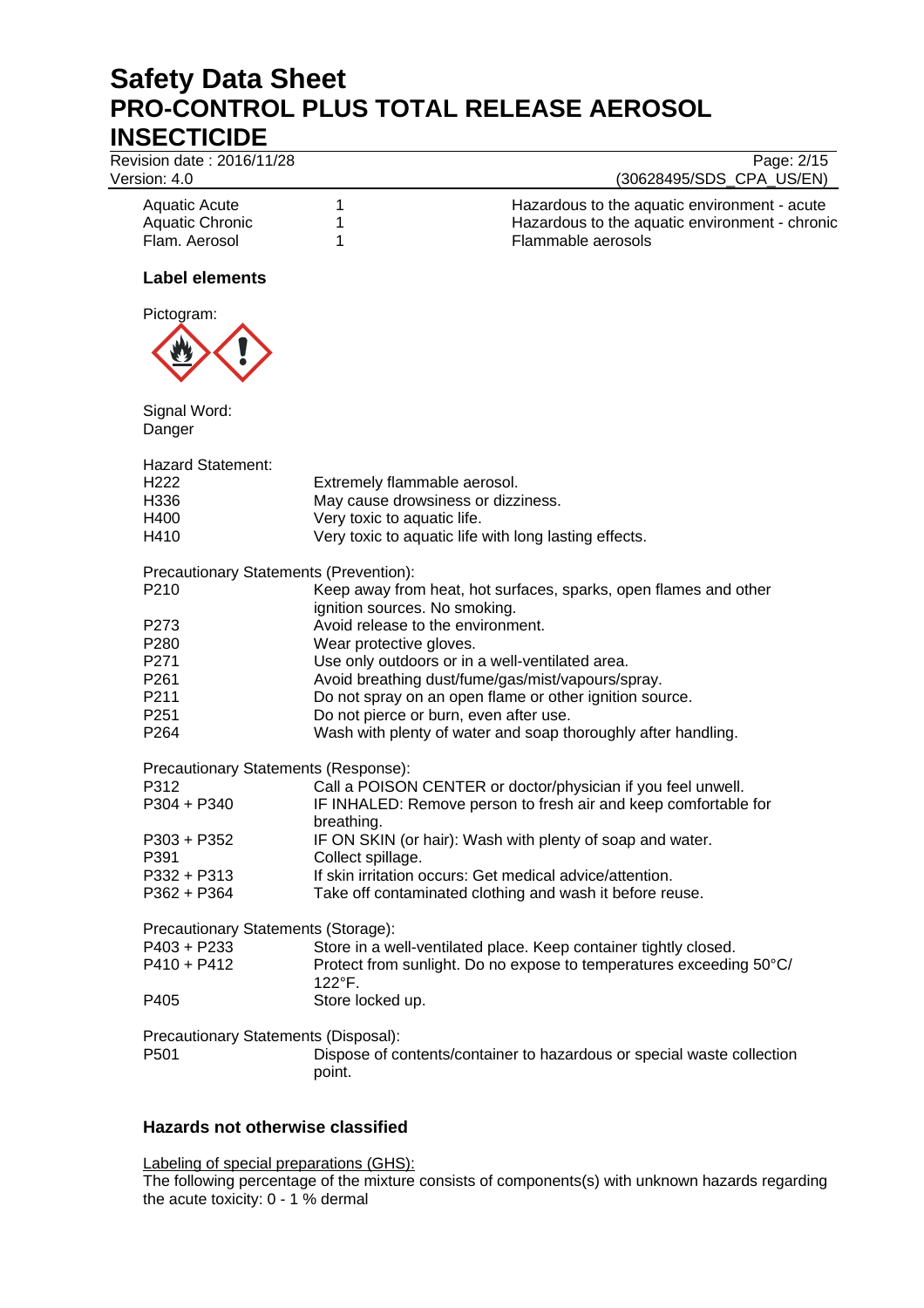Revision date : 2016/11/28 Page: 3/15

Version: 4.0 (30628495/SDS\_CPA\_US/EN)

The following percentage of the mixture consists of components(s) with unknown hazards regarding the acute toxicity: 0 - 1 % oral

The following percentage of the mixture consists of components(s) with unknown hazards regarding the acute toxicity: 0 - 1 % Inhalation - vapour

The following percentage of the mixture consists of components(s) with unknown hazards regarding the acute toxicity: 0 - 1 % Inhalation - mist

# **According to Regulation 1994 OSHA Hazard Communication Standard; 29 CFR Part 1910.1200**

# **Emergency overview**

CAUTION: EXTREMELY FLAMMABLE. KEEP OUT OF REACH OF CHILDREN. KEEP OUT OF REACH OF DOMESTIC ANIMALS. HARMFUL IF ABSORBED THROUGH SKIN. Avoid contact with the skin, eyes and clothing. Wash thoroughly after handling. Aerosol container contains flammable gas under pressure.

# **3. Composition / Information on Ingredients**

# **According to Regulation 2012 OSHA Hazard Communication Standard; 29 CFR Part 1910.1200**

| <b>CAS Number</b> | Weight %           | <b>Chemical name</b>   |
|-------------------|--------------------|------------------------|
| 8003-34-7         | $0.5 \%$           | Pyrethrins             |
| 68359-37-5        | $0.1 \%$           | Cyfluthrin             |
| $51-03-6$         | $1.0 \%$           | Piperonylbutoxide      |
| 67-64-1           | $20.0 - 25.0\%$    | Acetone                |
| 64742-47-8        | $>= 1.0 - < 3.0\%$ | Distillates, petroleum |

# **According to Regulation 1994 OSHA Hazard Communication Standard; 29 CFR Part 1910.1200**

| <b>CAS Number</b> | Weight %     | <b>Chemical name</b>    |
|-------------------|--------------|-------------------------|
| 8003-34-7         | 0.5%         | Pyrethrins              |
| 68359-37-5        | 0.1%         | Cyfluthrin              |
| $51 - 03 - 6$     | $1.0 \%$     | Piperonylbutoxide       |
| 67-64-1           |              | Acetone                 |
| 115-10-6          |              | dimethyl ether          |
|                   | $\leq$ 98.4% | Proprietary ingredients |

# **4. First-Aid Measures**

### **Description of first aid measures**

### **General advice:**

First aid personnel should pay attention to their own safety. If the patient is likely to become unconscious, place and transport in stable sideways position (recovery position). Immediately remove contaminated clothing.

### **If inhaled:**

Keep patient calm, remove to fresh air, seek medical attention.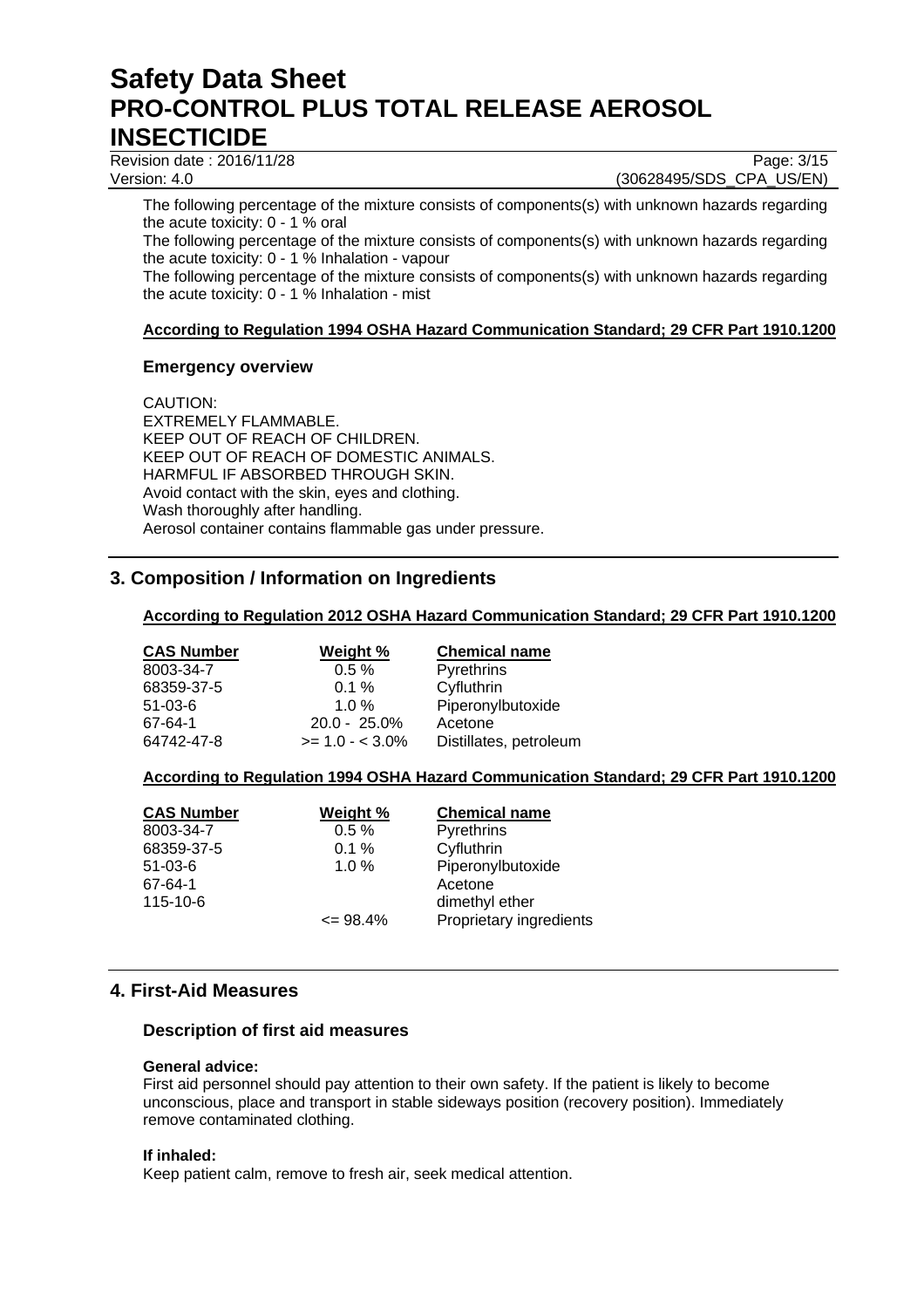Revision date : 2016/11/28 Page: 4/15

Version: 4.0 (30628495/SDS\_CPA\_US/EN)

#### **If on skin:**

Wash thoroughly with soap and water.

#### **If in eyes:**

Wash affected eyes for at least 15 minutes under running water with eyelids held open, consult an eye specialist.

#### **If swallowed:**

Immediately rinse mouth and then drink 200-300 ml of water, seek medical attention.

### **Most important symptoms and effects, both acute and delayed**

Symptoms: The most important known symptoms and effects are described in the labelling (see section 2) and/or in section 11., Further important symptoms and effects are so far not known.

### **Indication of any immediate medical attention and special treatment needed**

Note to physician

Treatment: Treat according to symptoms (decontamination, vital functions), no known specific antidote.

# **5. Fire-Fighting Measures**

### **Extinguishing media**

Suitable extinguishing media: foam, dry powder, carbon dioxide, water spray

### **Special hazards arising from the substance or mixture**

Hazards during fire-fighting: carbon monoxide, carbon dioxide, Hydrogen chloride, hydrogen fluoride, halogenated hydrocarbons, hydrocarbons

If product is heated above decomposition temperature, toxic vapours will be released. The substances/groups of substances mentioned can be released in case of fire. Aerosol container contains flammable gas under pressure.

### **Advice for fire-fighters**

Protective equipment for fire-fighting: Firefighters should be equipped with self-contained breathing apparatus and turn-out gear.

#### **Further information:**

Evacuate area of all unnecessary personnel. Contain contaminated water/firefighting water. Do not allow to enter drains or waterways.

# **6. Accidental release measures**

### **Personal precautions, protective equipment and emergency procedures**

Take appropriate protective measures. Clear area. Shut off source of leak only under safe conditions. Extinguish sources of ignition nearby and downwind. Ensure adequate ventilation. Wear suitable personal protective clothing and equipment.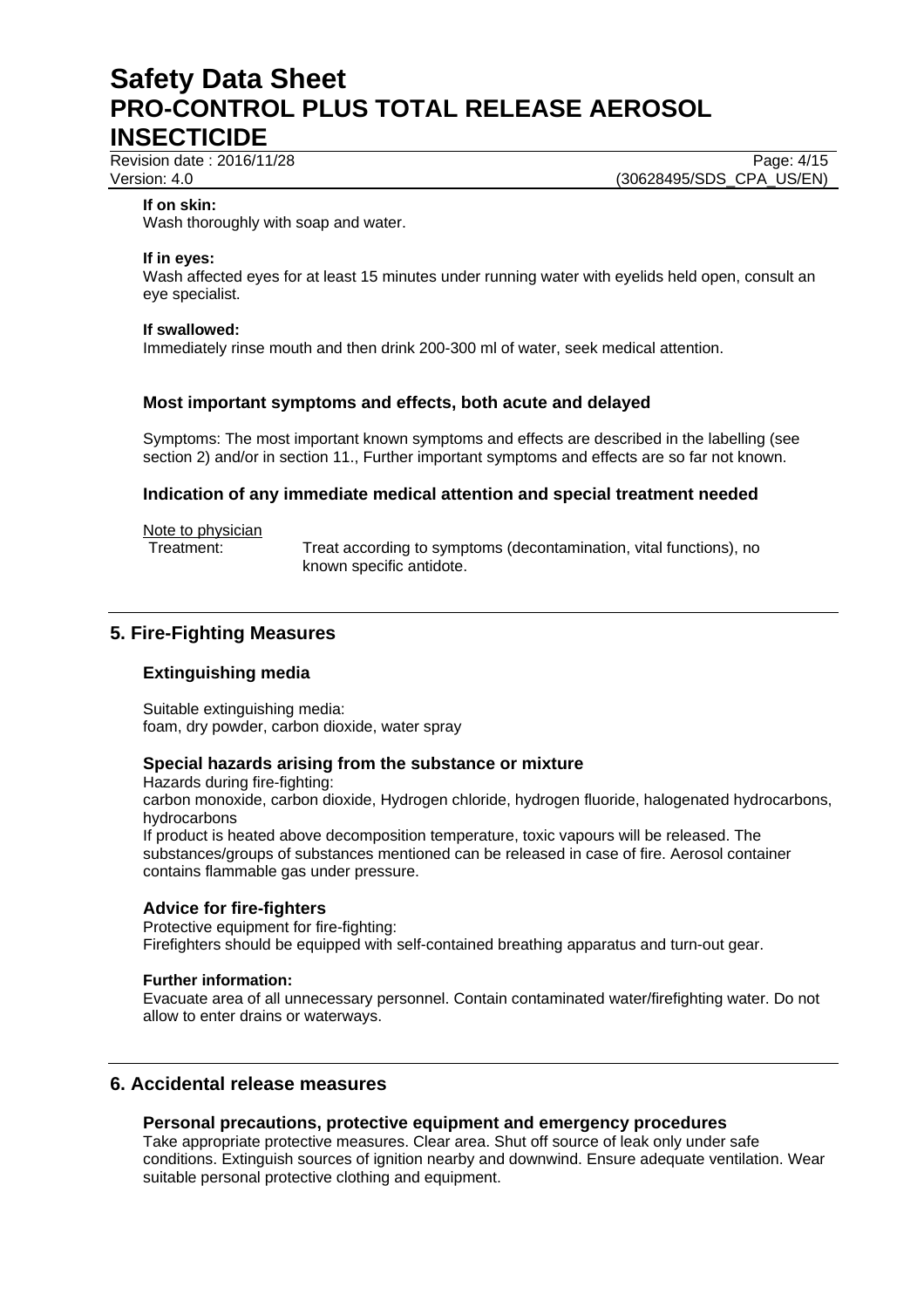Revision date : 2016/11/28 Page: 5/15

Version: 4.0 (30628495/SDS\_CPA\_US/EN)

# **Environmental precautions**

Do not discharge into the subsoil/soil. Do not discharge into drains/surface waters/groundwater. Contain contaminated water/firefighting water. A spill of or in excess of the reportable quantity requires notification to state, local and national emergency authorities. This product is regulated by CERCLA ('Superfund').

# **Methods and material for containment and cleaning up**

Dike spillage. Pick up with suitable absorbent material. Spilled substance/product should be recovered and applied according to label rates whenever possible. If application of spilled substance/product is not possible, then spills should be contained, solidified, and placed in suitable containers for disposal. After decontamination, spill area can be washed with water. Collect wash water for approved disposal.

# **7. Handling and Storage**

### **Precautions for safe handling**

RECOMMENDATIONS ARE FOR MANUFACTURING, COMMERCIAL BLENDING, AND PACKAGING WORKERS. PESTICIDE APPLICATORS & WORKERS must refer to the Product Label and Directions for Use attached to the product. Provide good ventilation of working area (local exhaust ventilation if necessary). Keep away from sources of ignition - No smoking. Keep container tightly sealed. Protect against heat. Handle and open container with care. Do not open until ready to use. Once container is opened, content should be used as soon as possible. Provide means for controlling leaks and spills. Follow label warnings even after container is emptied. The substance/ product may be handled only by appropriately trained personnel. Avoid all direct contact with the substance/product. Avoid contact with the skin, eyes and clothing. Avoid inhalation of dusts/mists/vapours. Wear suitable personal protective clothing and equipment.

### Protection against fire and explosion:

Aerosol container contains flammable gas under pressure. The relevant fire protection measures should be noted. Fire extinguishers should be kept handy. Avoid all sources of ignition: heat, sparks, open flame. Avoid extreme heat. Ground all transfer equipment properly to prevent electrostatic discharge. Electrostatic discharge may cause ignition.

### **Conditions for safe storage, including any incompatibilities**

Segregate from incompatible substances. Segregate from foods and animal feeds. Segregate from textiles and similar materials.

Further information on storage conditions: Protect containers from physical damage. Store in a cool, dry, well-ventilated area. Avoid all sources of ignition: heat, sparks, open flame.

Storage stability: May be kept indefinitely if stored properly. If an expiry date is mentioned on the packaging/label this takes priority over the statements on storage duration in this safety data sheet. Protect from temperatures above: 130 °F Explosive at or above indicated temperature.

# **8. Exposure Controls/Personal Protection**

**Users of a pesticidal product should refer to the product label for personal protective equipment requirements.** 

### **Components with occupational exposure limits**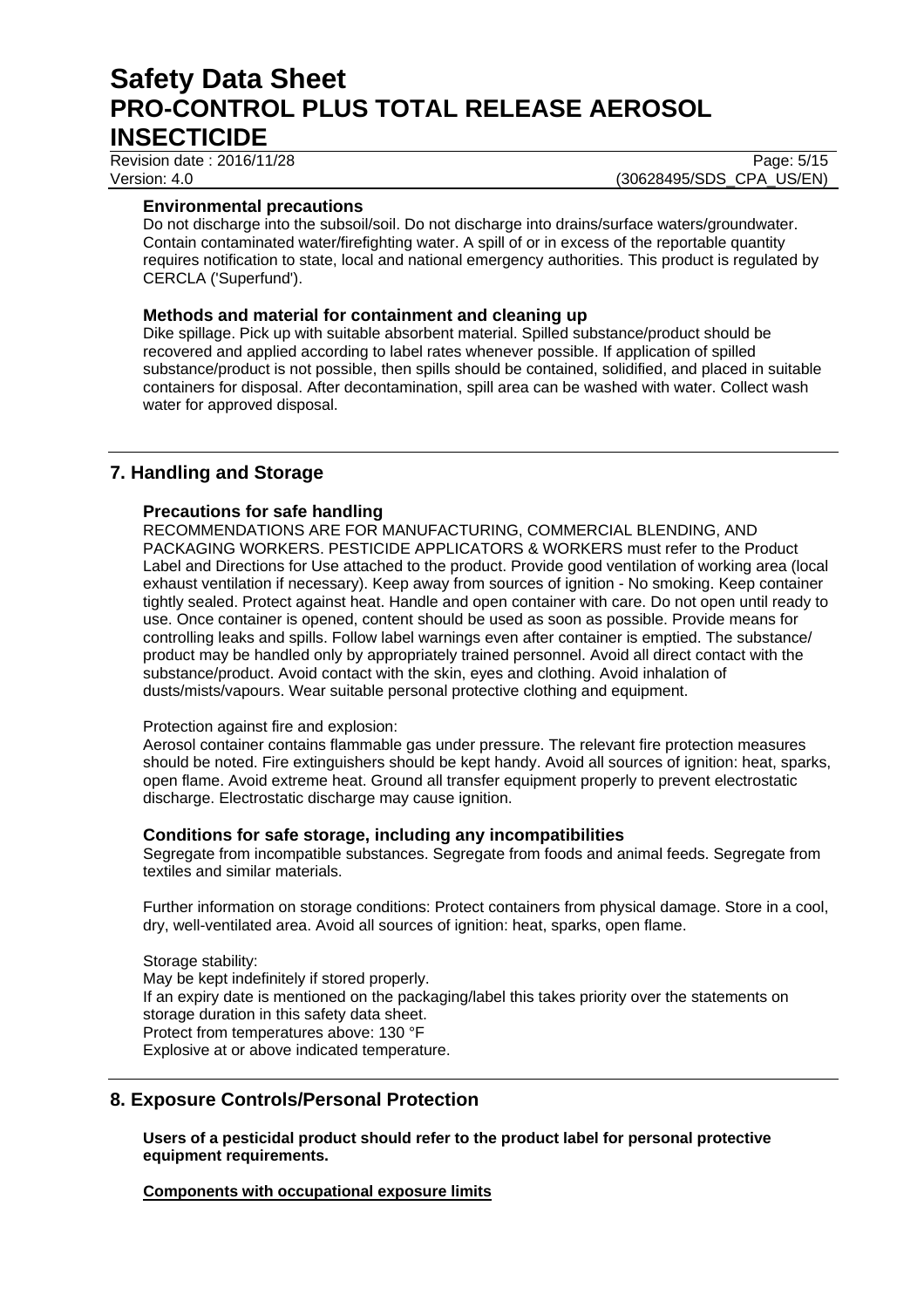| Revision date: 2016/11/28<br>Version: 4.0 |                  | Page: 6/15<br>(30628495/SDS CPA US/EN)                                                                       |
|-------------------------------------------|------------------|--------------------------------------------------------------------------------------------------------------|
| Acetone                                   | <b>OSHA PEL</b>  | PEL 1,000 ppm 2,400 mg/m3; TWA value 750<br>ppm 1,800 mg/m3; STEL value 1,000 ppm<br>$2,400 \text{ mg/m}3$ ; |
|                                           | <b>ACGIH TLV</b> | STEL value 500 ppm; TWA value 250 ppm;                                                                       |
| Distillates, petroleum                    |                  |                                                                                                              |
|                                           | <b>ACGIH TLV</b> | TWA value 200 mg/m3 Non-aerosol (total<br>hydrocarbon vapor);                                                |
|                                           |                  | Application restricted to conditions in which there<br>are negligible aerosol exposures.                     |
|                                           |                  | Skin Designation Non-aerosol (total                                                                          |
|                                           |                  | hydrocarbon vapor);<br>The substance can be absorbed through the skin.                                       |

### **Advice on system design:**

Whenever possible, engineering controls should be used to minimize the need for personal protective equipment.

### **Personal protective equipment**

### **RECOMMENDATIONS FOR MANUFACTURING, COMMERCIAL BLENDING, AND PACKAGING WORKERS:**

#### **Respiratory protection:**

Wear respiratory protection if ventilation is inadequate. Wear a NIOSH-certified (or equivalent) organic vapour/particulate respirator. For situations where the airborne concentrations may exceed the level for which an air purifying respirator is effective, or where the levels are unknown or Immediately Dangerous to Life or Health (IDLH), use NIOSH-certified full facepiece pressure demand self-contained breathing apparatus (SCBA) or a full facepiece pressure demand supplied-air respirator (SAR) with escape provisions.

### **Hand protection:**

Chemical resistant protective gloves, Protective glove selection must be based on the user's assessment of the workplace hazards.

### **Eye protection:**

Safety glasses with side-shields. Tightly fitting safety goggles (chemical goggles). Wear face shield if splashing hazard exists.

### **Body protection:**

Body protection must be chosen depending on activity and possible exposure, e.g. head protection, apron, protective boots, chemical-protection suit.

### **General safety and hygiene measures:**

RECOMMENDATIONS FOR MANUFACTURING, COMMERCIAL BLENDING, AND PACKAGING WORKERS Wear long sleeved work shirt and long work pants in addition to other stated personal protective equipment. Work place should be equipped with a shower and an eye wash. Handle in accordance with good industrial hygiene and safety practice. Personal protective equipment should be decontaminated prior to reuse. Gloves must be inspected regularly and prior to each use. Replace if necessary (e.g. pinhole leaks). Take off immediately all contaminated clothing. Store work clothing separately. Hands and/or face should be washed before breaks and at the end of the shift. No eating, drinking, smoking or tobacco use at the place of work. Keep away from food, drink and animal feeding stuffs.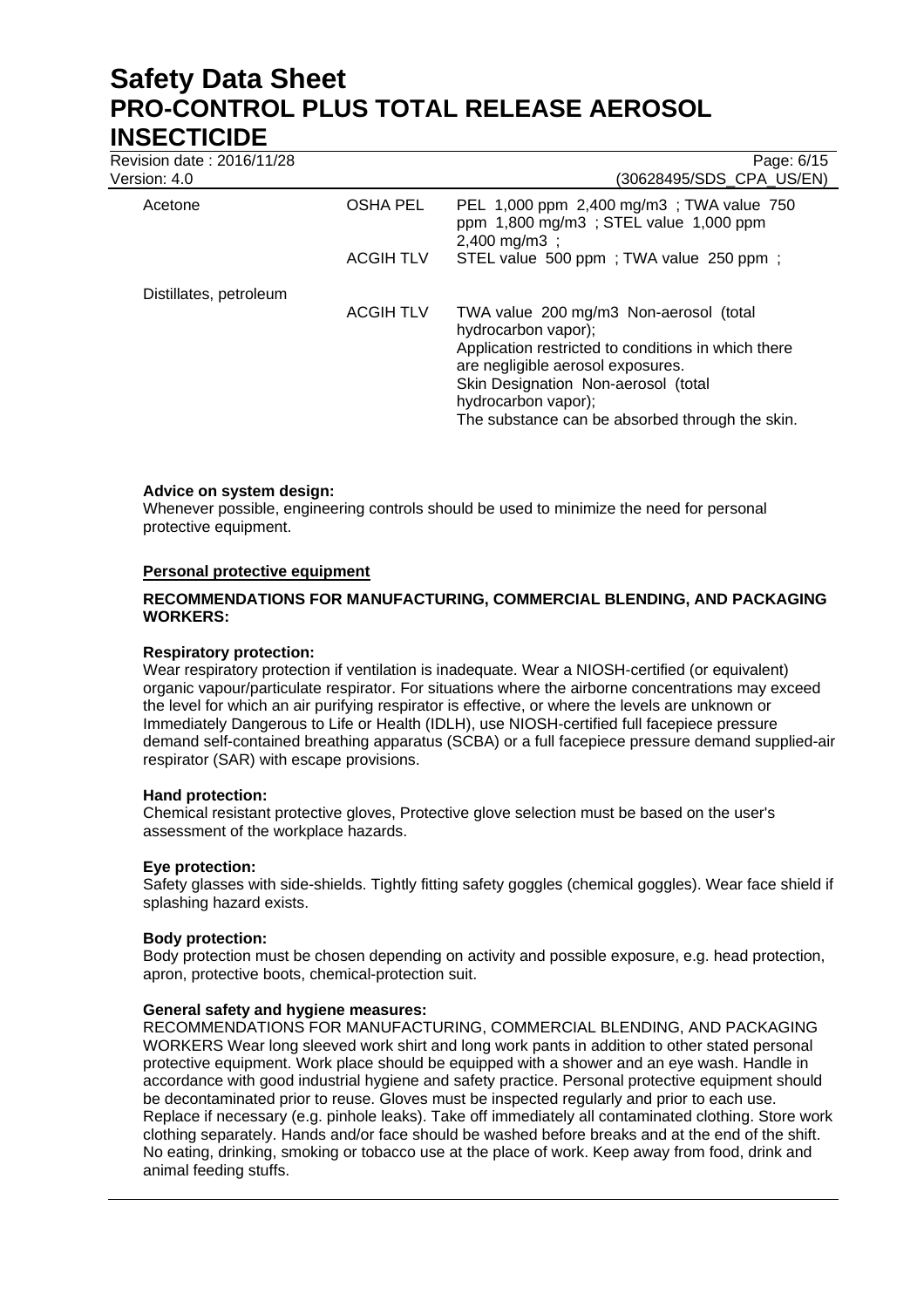Revision date : 2016/11/28 Page: 7/15

Version: 4.0 (30628495/SDS\_CPA\_US/EN)

# **9. Physical and Chemical Properties**

| Form:                          | aerosol                                                                          |                 |  |
|--------------------------------|----------------------------------------------------------------------------------|-----------------|--|
| Odour:                         | characteristic, of acetone                                                       |                 |  |
| Odour threshold:               | Not determined due to potential health hazard by inhalation.                     |                 |  |
| Colour:                        | straw yellow to orange                                                           |                 |  |
|                                | cloudy                                                                           |                 |  |
| pH value:                      | approx. 5.5 - 7.5                                                                |                 |  |
|                                | (1 %(m), approx. 22.5 °C)                                                        |                 |  |
| Melting point:                 | approx. -141 °C                                                                  |                 |  |
|                                | Information applies to the propellant.                                           |                 |  |
| Flash point:                   | $> -42$ °C                                                                       |                 |  |
|                                | Information applies to the propellant.                                           |                 |  |
| Flammability:                  | Extremely flammable.                                                             | (calculated)    |  |
| NFPA 30B flammability:         | Level 2 Aerosol                                                                  |                 |  |
| <b>Flammability of Aerosol</b> | $>45$ cm                                                                         |                 |  |
| Products:                      |                                                                                  |                 |  |
| Lower explosion limit:         | 3.4 %(V)                                                                         | (air)           |  |
| Upper explosion limit:         | 18 %(V)                                                                          | (air)           |  |
| Autoignition:                  | approx. 235 °C                                                                   |                 |  |
|                                | Information applies to the propellant.                                           |                 |  |
| Density:                       | approx. 0.93 g/cm3                                                               |                 |  |
|                                | (20 °C)                                                                          |                 |  |
| Vapour density:                | not applicable                                                                   |                 |  |
|                                | Information on: 1,3-Benzodioxole, 5-[[2-(2-butoxyethoxy)ethoxy]methyl]-6-propyl- |                 |  |
| Partitioning coefficient n-    | approx. 5                                                                        | (Directive      |  |
| octanol/water (log Pow):       | (25 °C)                                                                          | 92/69/EEC, A.8) |  |
|                                |                                                                                  |                 |  |
| Thermal decomposition:         | carbon monoxide, carbon dioxide, Hydrogen chloride, hydrogen<br>fluoride         |                 |  |
|                                | Stable at ambient temperature. If product is heated above                        |                 |  |
|                                | decomposition temperature toxic vapours may be released. To                      |                 |  |
|                                | avoid thermal decomposition, do not overheat.                                    |                 |  |
| Viscosity, dynamic:            | approx. 1.81 mPa.s                                                               |                 |  |
|                                | (19.4 °C)                                                                        |                 |  |
| Solubility in water:           | dispersible                                                                      |                 |  |
| Evaporation rate:              | not applicable                                                                   |                 |  |
| Other Information:             | If necessary, information on other physical and chemical                         |                 |  |
|                                | parameters is indicated in this section.                                         |                 |  |

# **10. Stability and Reactivity**

# **Reactivity**

No hazardous reactions if stored and handled as prescribed/indicated.

Corrosion to metals: Corrosive effects to metal are not anticipated.

Oxidizing properties:

Based on its structural properties the product is not classified as oxidizing.

# **Chemical stability**

The product is stable if stored and handled as prescribed/indicated.

# **Possibility of hazardous reactions**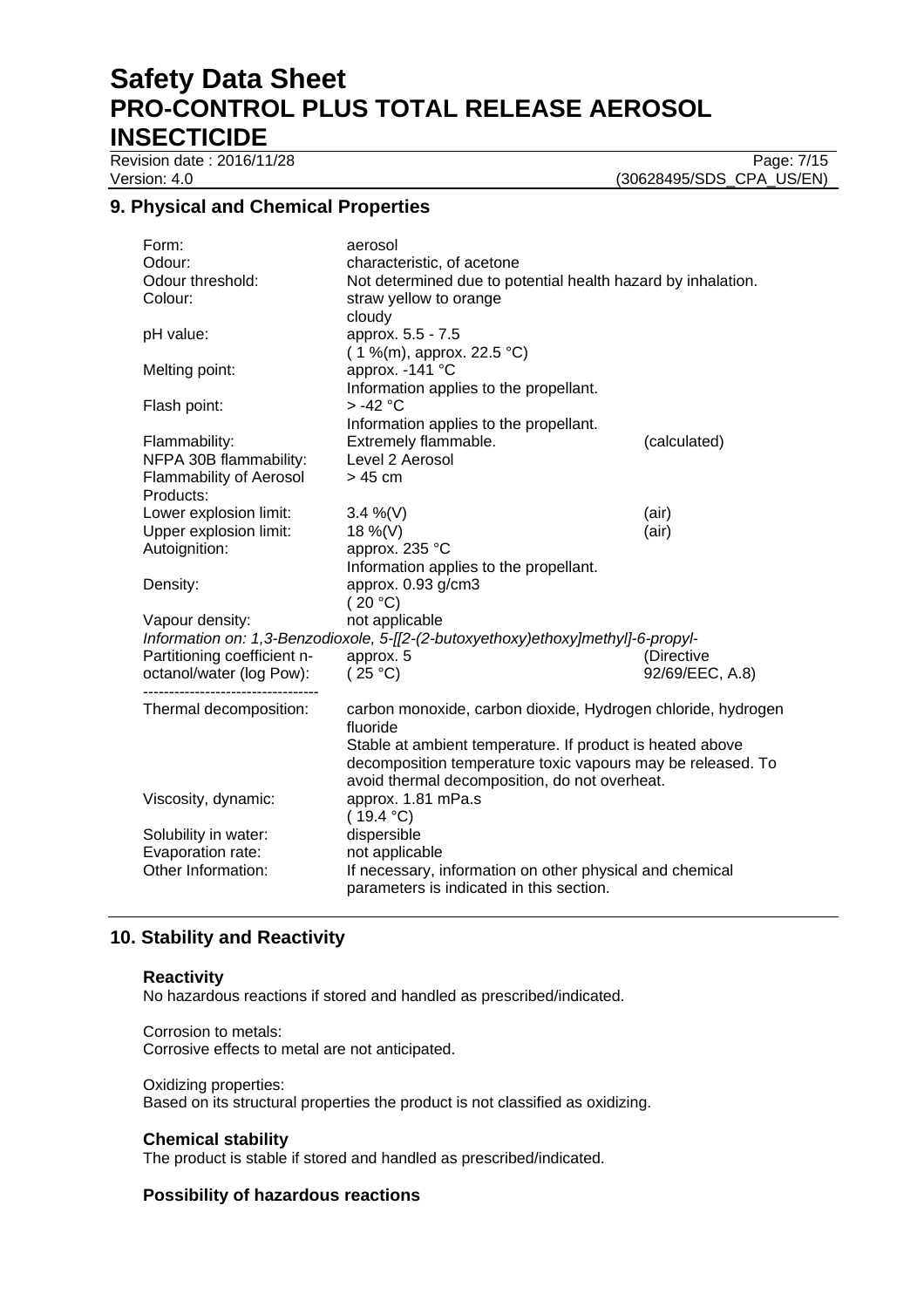Revision date : 2016/11/28 Page: 8/15 Version: 4.0 (30628495/SDS\_CPA\_US/EN)

The product is chemically stable.

# **Conditions to avoid**

Avoid all sources of ignition: heat, sparks, open flame. Avoid prolonged storage. Avoid electro-static discharge. Avoid contamination. Avoid prolonged exposure to extreme heat. Avoid extreme temperatures.

### **Incompatible materials**

organic acids, oxidizing agents, acid anhydrides, strong acids, strong bases, strong oxidizing agents

### **Hazardous decomposition products**

Decomposition products: No hazardous decomposition products if stored and handled as prescribed/indicated., Prolonged thermal loading can result in products of degradation being given off.

Thermal decomposition:

Possible thermal decomposition products:

carbon monoxide, carbon dioxide, Hydrogen chloride, hydrogen fluoride Stable at ambient temperature. If product is heated above decomposition temperature toxic vapours may be released. To avoid thermal decomposition, do not overheat.

# **11. Toxicological information**

# **Primary routes of exposure**

Routes of entry for solids and liquids are ingestion and inhalation, but may include eye or skin contact. Routes of entry for gases include inhalation and eye contact. Skin contact may be a route of entry for liquefied gases.

# **Acute Toxicity/Effects**

Acute toxicity

Assessment of acute toxicity: Relatively nontoxic after single ingestion. Slightly toxic after short-term skin contact. Relatively nontoxic after short-term inhalation.

**Oral** Type of value: LD50 Species: rat Value: 4,180 mg/kg No mortality was observed.

Inhalation Type of value: LC50 Species: rat Value: > 5.42 mg/l Exposure time: 4 h

Dermal Type of value: LD50 Species: rabbit Value: > 2,000 mg/kg No mortality was observed.

Assessment other acute effects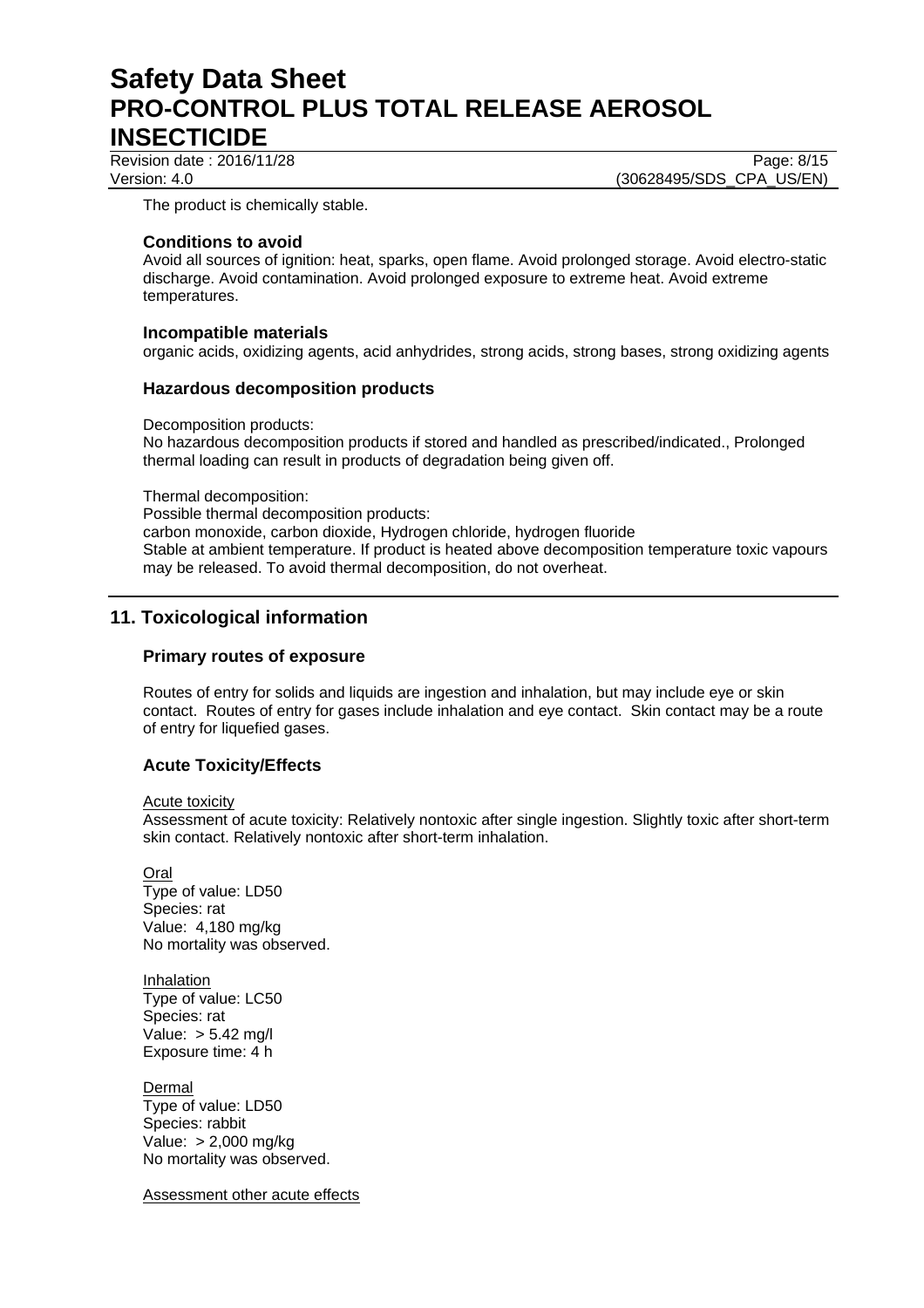Revision date : 2016/11/28 Page: 9/15

Version: 4.0 (30628495/SDS\_CPA\_US/EN)

Assessment of STOT single:

Possible narcotic effects (drowsiness or dizziness).

The product has not been tested. The statement has been derived from the properties of the individual components.

#### Irritation / corrosion

Assessment of irritating effects: May cause slight but temporary irritation to the eyes. Prolonged contact with the product can result in skin irritation.

**Skin** Species: rabbit Result: non-irritant

Eye Species: rabbit Result: non-irritant

#### **Sensitization**

Assessment of sensitization: The product has not been tested. The statement has been derived from substances/products of a similar structure or composition. There is no evidence of a skin-sensitizing potential.

modified Buehler test Species: guinea pig Result: Non-sensitizing.

# **Chronic Toxicity/Effects**

### Repeated dose toxicity

Assessment of repeated dose toxicity: The product has not been tested. The statement has been derived from the properties of the individual components.

*Information on: 1,3-Benzodioxole, 5-[[2-(2-butoxyethoxy)ethoxy]methyl]-6-propyl-Assessment of repeated dose toxicity: The substance may cause damage to the liver after repeated ingestion of high doses, as shown in animal studies. The substance may cause damage to the liver after repeated inhalation of high doses. Repeated dermal uptake of the substance did not cause substance-related effects.* 

### *Information on: Acetone*

*Assessment of repeated dose toxicity: The substance may cause damage to the testes after repeated ingestion of high doses, as shown in animal studies. The substance may cause damage to the hematological system after repeated ingestion of high doses. The substance may cause damage to the kidney after repeated ingestion of high doses, as shown in animal studies.*  ----------------------------------

### Genetic toxicity

Assessment of mutagenicity: The product has not been tested. The statement has been derived from the properties of the individual components. Mutagenicity tests revealed no genotoxic potential.

#### **Carcinogenicity**

Assessment of carcinogenicity: The product has not been tested. The statement has been derived from the properties of the individual components.

*Information on: Distillates, petroleum*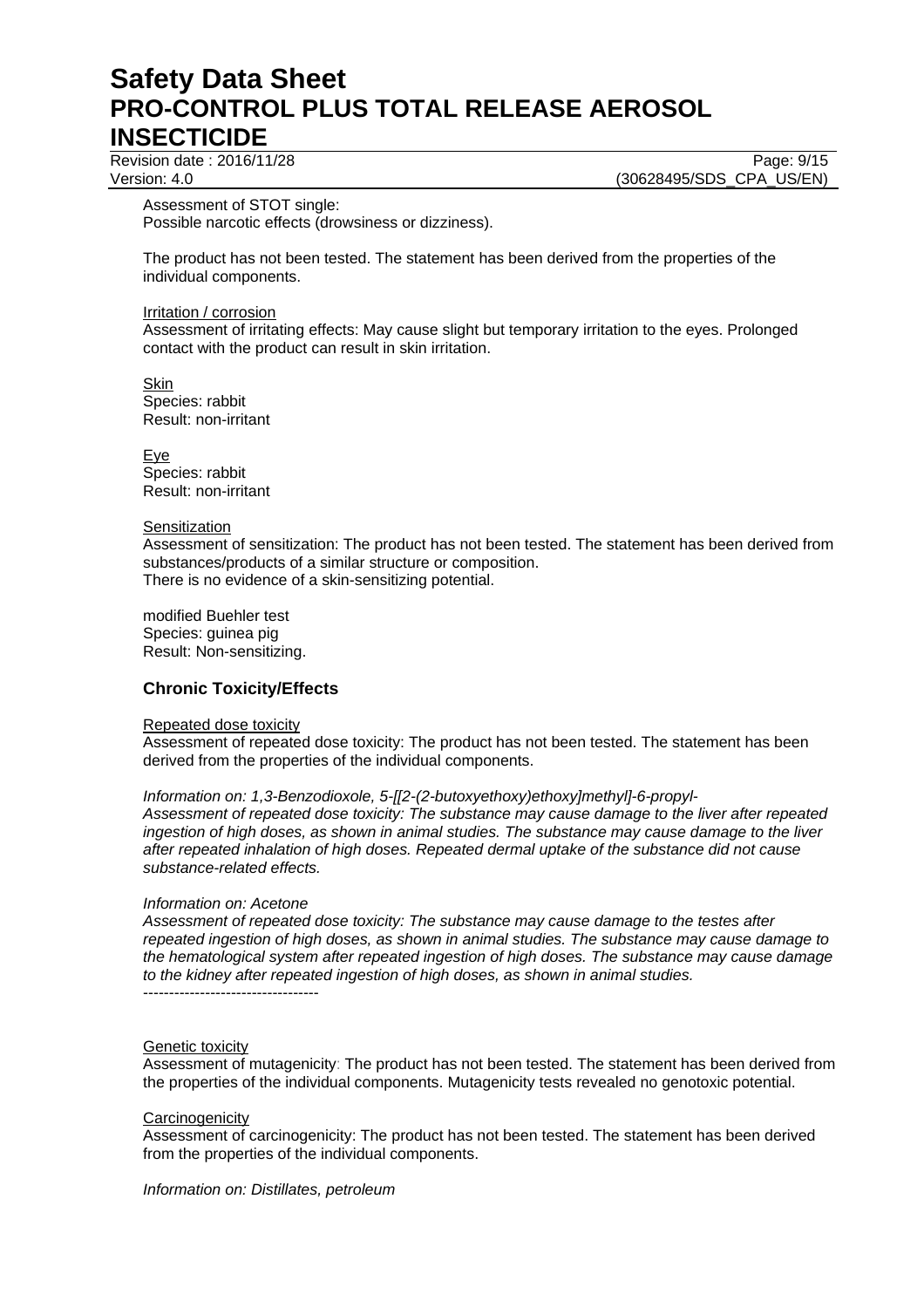Revision date : 2016/11/28 Page: 10/15

Version: 4.0 (30628495/SDS\_CPA\_US/EN)

*Assessment of carcinogenicity: Long-term exposure to highly irritating concentrations resulted in skin tumors in animals. A carcinogenic effect in humans can be excluded after brief skin contact. The product has not been tested. The statement has been derived from substances/products of a similar structure or composition.* 

----------------------------------

#### Reproductive toxicity

Assessment of reproduction toxicity: The product has not been tested. The statement has been derived from the properties of the individual components.

### *Information on: Acetone*

----------------------------------

*Assessment of reproduction toxicity: As shown in animal studies, the product may cause damage to the testes after repeated high exposures that cause other toxic effects.* 

#### **Teratogenicity**

Assessment of teratogenicity: The product has not been tested. The statement has been derived from the properties of the individual components. Animal studies gave no indication of a developmental toxic effect at doses that were not toxic to the parental animals.

Other Information Misuse can be harmful to health.

### **Symptoms of Exposure**

The most important known symptoms and effects are described in the labelling (see section 2) and/or in section 11., Further important symptoms and effects are so far not known.

# **12. Ecological Information**

# **Toxicity**

Aquatic toxicity Assessment of aquatic toxicity: Acutely toxic for fish.

### **Toxicity to fish**

*Information on: pyrethrum LC50 (96 h) 0.0052 mg/l, Oncorhynchus mykiss (static) LC50 (96 h) 0.01 mg/l, Lepomis macrochirus* 

*Information on: CYFLUTHRIN Tech 98% LC50 (96 h) 0.00047 mg/l, Oncorhynchus mykiss* 

*Information on: 1,3-Benzodioxole, 5-[[2-(2-butoxyethoxy)ethoxy]methyl]-6-propyl-LC50 (96 h) 3.49 mg/l, Cyprinodon variegatus (OECD Guideline 203, Flow through.) The product has low solubility in the test medium. An aqueous solution prepared with solubilizers has been tested.* 

*Information on: Acetone LC50 (96 h) 6,210 mg/l, Pimephales promelas (OECD 203; ISO 7346; 84/449/EEC, C.1, Flow through.) The statement of the toxic effect relates to the analytically determined concentration.*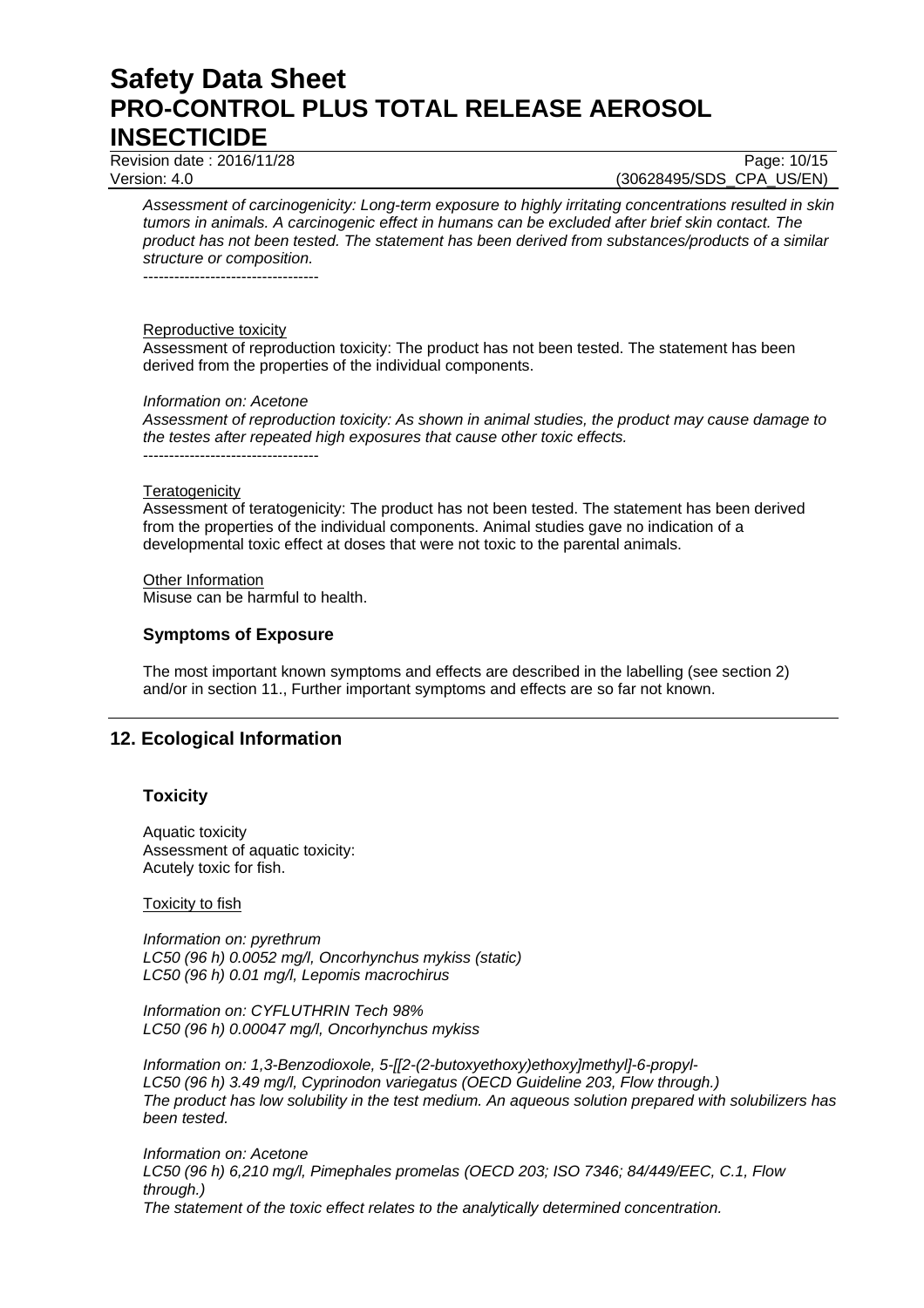Revision date : 2016/11/28 **Page: 11/15** 

Version: 4.0 (30628495/SDS\_CPA\_US/EN)

*LC50 (96 h) 5,540 mg/l, Oncorhynchus mykiss (Fish test acute, static) Nominal concentration.* 

*Information on: dimethyl ether No observed effect concentration (96 h) > 4,000 mg/l, Poecilia reticulata (other, semistatic) The product is highly volatile. Tested in a closed test system.* 

----------------------------------

Aquatic invertebrates

*Information on: pyrethrum EC50 (48 h) 0.012 mg/l, Daphnia magna EC50 (48 h) 0.0014 mg/l, Mysidopsis bahia* 

*Information on: CYFLUTHRIN Tech 98% EC50 (48 h) 0.00016 mg/l, Daphnia magna* 

*Information on: 1,3-Benzodioxole, 5-[[2-(2-butoxyethoxy)ethoxy]methyl]-6-propyl-EC50 (48 h) 0.51 mg/l, Daphnia magna (OECD Guideline 202, part 1, Flow through.) The product has low solubility in the test medium. An aqueous solution prepared with solubilizers has been tested. No observed effect concentration (28 d) 0.063 mg/l, aquatic arthropod (other)*

*The details of the toxic effect relate to the nominal concentration. The product has low solubility in the test medium. An aqueous solution prepared with solubilizers has been tested. Limit concentration test only (LIMIT test).* 

*Information on: Acetone LC50 (48 h) 8,800 mg/l, Daphnia pulex (Daphnia test acute, static) Nominal concentration. LC50 (24 h) 2,100 mg/l, Artemia salina (Daphnia test acute, static) Nominal concentration.* 

*Information on: dimethyl ether No observed effect concentration (48 h) > 4,000 mg/l, Daphnia magna (other, static) The product is highly volatile. Tested in a closed test system.*  ----------------------------------

Aquatic plants

*Information on: CYFLUTHRIN Tech 98% EC50 (96 h) > 10 mg/l, Scenedesmus subspicatus* 

*Information on: Acetone Toxic limit concentration (8 d) 530 mg/l (biomass), Microcystis aeruginosa (DIN 38412 Part 9, static) Nominal concentration.*  ----------------------------------

Chronic toxicity to fish

*Information on: 1,3-Benzodioxole, 5-[[2-(2-butoxyethoxy)ethoxy]methyl]-6-propyl-No observed effect concentration (35 d) 0.18 mg/l, Pimephales promelas (OPP 72-4 (EPA-Guideline), Flow through.) The details of the toxic effect relate to the nominal concentration. The product has low solubility in the test medium. An aqueous solution prepared with solubilizers has been tested.* 

*Information on: pyrethrum No observed effect concentration 0.0019 mg/l, Pimephales promelas*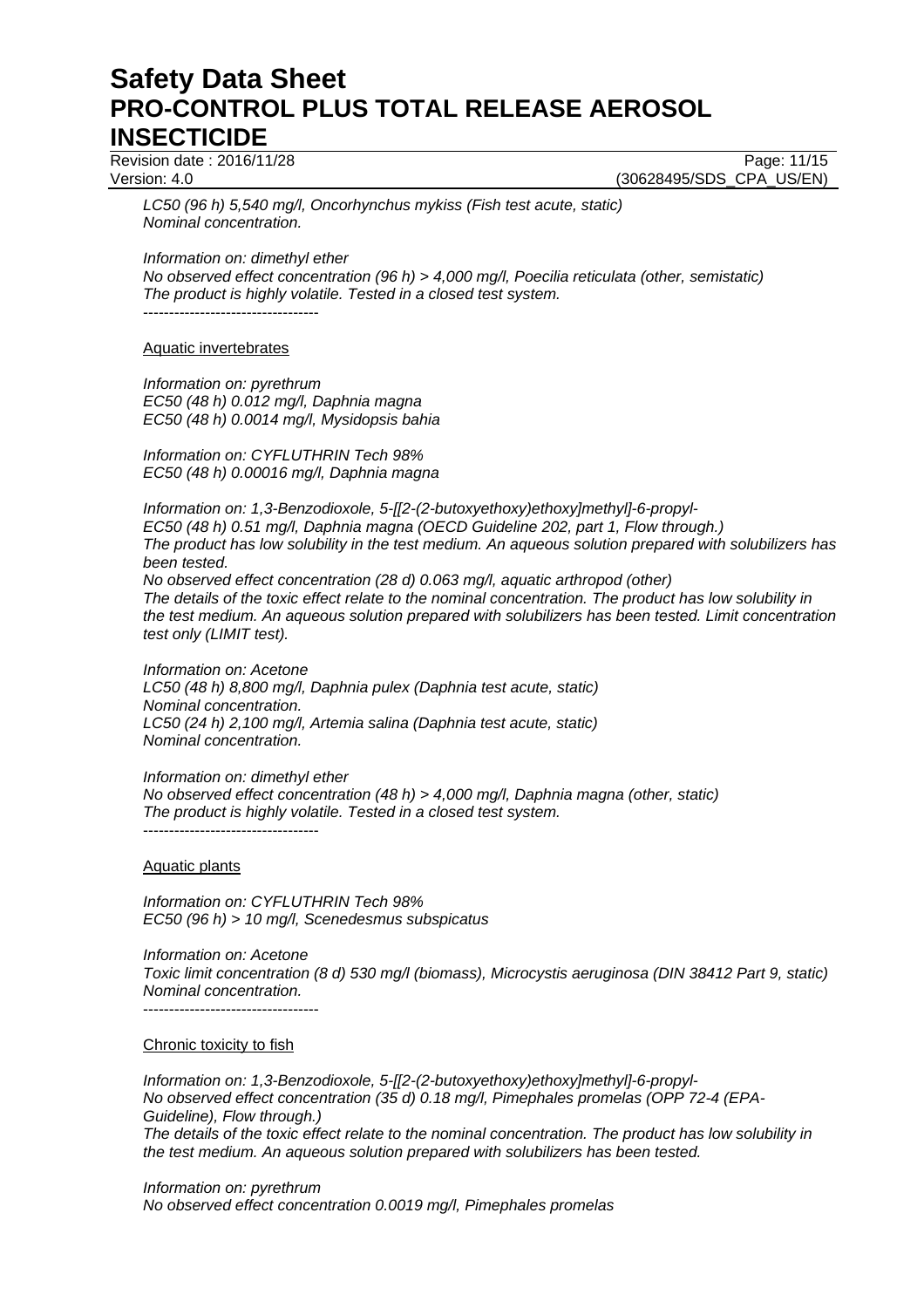Revision date : 2016/11/28 Page: 12/15

Version: 4.0 (30628495/SDS\_CPA\_US/EN)

#### *Information on: CYFLUTHRIN Tech 98%*

*No observed effect concentration (307 d) 0.00014 mg/l, Oncorhynchus mykiss No observed effect concentration (58 d) 0.00001 mg/l, Oncorhynchus mykiss*  ----------------------------------

#### Chronic toxicity to aquatic invertebrates

*Information on: 1,3-Benzodioxole, 5-[[2-(2-butoxyethoxy)ethoxy]methyl]-6-propyl-No observed effect concentration (21 d) 0.03 mg/l, Daphnia magna (OPP 72-4 (EPA-Guideline), Flow through.) The details of the toxic effect relate to the nominal concentration. The product has low solubility in the test medium. An aqueous solution prepared with solubilizers has been tested.* 

*Information on: pyrethrum No observed effect concentration (28 d) 0.00086 mg/l, Daphnia magna* 

*Information on: CYFLUTHRIN Tech 98% No observed effect concentration (21 d) 0.00002 mg/l, Daphnia magna*  ----------------------------------

# **Persistence and degradability**

Assessment biodegradation and elimination (H2O) The product has not been tested. The statement has been derived from the properties of the individual components.

# **Bioaccumulative potential**

Assessment bioaccumulation potential The product has not been tested. The statement has been derived from the properties of the individual components.

Bioaccumulation potential

*Information on: 1,3-Benzodioxole, 5-[[2-(2-butoxyethoxy)ethoxy]methyl]-6-propyl-*

*Bioconcentration factor: 91 - 380 (28 d), Lepomis macrochirus (OECD Guideline 305 E)* 

*Information on: pyrethrum* 

*Bioconcentration factor: 471 Accumulation in organisms is not to be expected.*  ----------------------------------

# **Mobility in soil**

Assessment transport between environmental compartments The product has not been tested. The statement has been derived from the properties of the individual components.

*Information on: 1,3-Benzodioxole, 5-[[2-(2-butoxyethoxy)ethoxy]methyl]-6-propyl-*

*Adsorption to solid soil phase is not expected.*

*Information on: pyrethrum*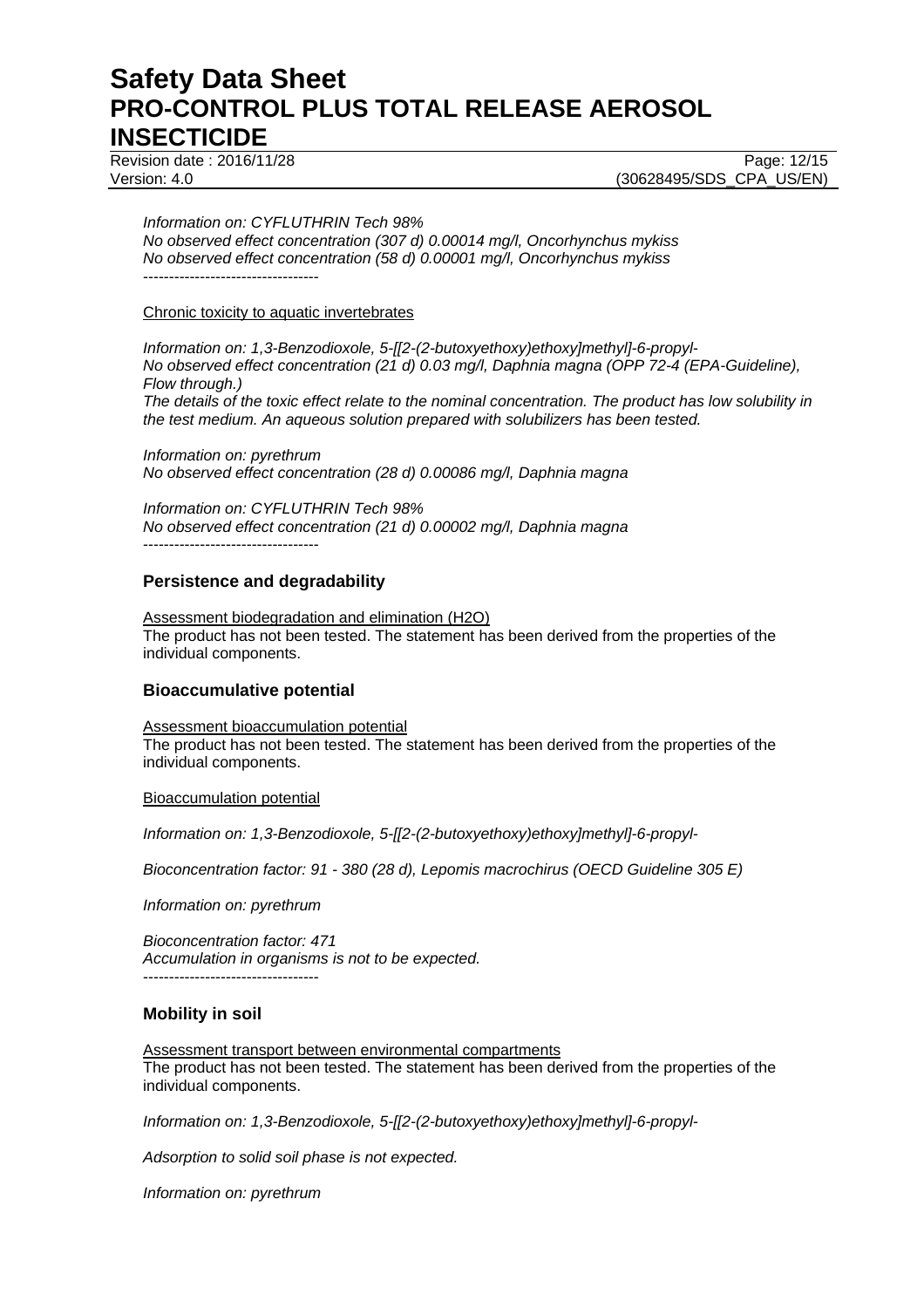Revision date : 2016/11/28 Page: 13/15

Version: 4.0 (30628495/SDS\_CPA\_US/EN)

*Following exposure to soil, adsorption to solid soil particles is probable, therefore contamination of groundwater is not expected.*

*Information on: CYFLUTHRIN Tech 98%* 

*Following exposure to soil, the product trickles away and can - dependant on degradation - be transported to deeper soil areas with larger water loads.* ----------------------------------

# **Additional information**

Other ecotoxicological advice: Do not discharge product into the environment without control.

# **13. Disposal considerations**

### **Waste disposal of substance:**

Pesticide wastes are regulated. If pesticide wastes cannot be disposed of according to label instructions, contact the State Pesticide or Environmental Control Agency or the Hazardous Waste representative at the nearest EPA Regional Office for guidance.

### **Container disposal:**

Do not cut, puncture, crush, or incinerate empty aerosol containers. Consult state or local disposal authorities for approved alternative procedures such as container recycling. Empty aerosol cans may meet the definition of RCRA D003. Consult local and/or regional EPA for further guidance.

# **14. Transport Information**

#### **Land transport**  USDOT

| Hazard class:                     | 2.1                                           |
|-----------------------------------|-----------------------------------------------|
| ID number:                        | UN 1950                                       |
| Hazard label:                     | 2.1, EHSM                                     |
| Proper shipping name:             | AEROSOLS (contains DIMETHYLETHER, PYRETHRINS) |
| Sea transport<br>IMDG.            |                                               |
| Hazard class:                     | 2.1                                           |
| ID number:                        | UN 1950                                       |
| Hazard label:                     | 2.1, EHSM                                     |
| Marine pollutant:                 | <b>YES</b>                                    |
| Proper shipping name:             | AEROSOLS (contains DIMETHYLETHER, PYRETHRINS) |
| Air transport<br><b>IATA/ICAO</b> |                                               |
| Hazard class:                     | 2.1                                           |
| ID number:                        | UN 1950                                       |
| Hazard label:                     | 2.1                                           |
| Proper shipping name:             | AEROSOLS, FLAMMABLE                           |

### **Further information**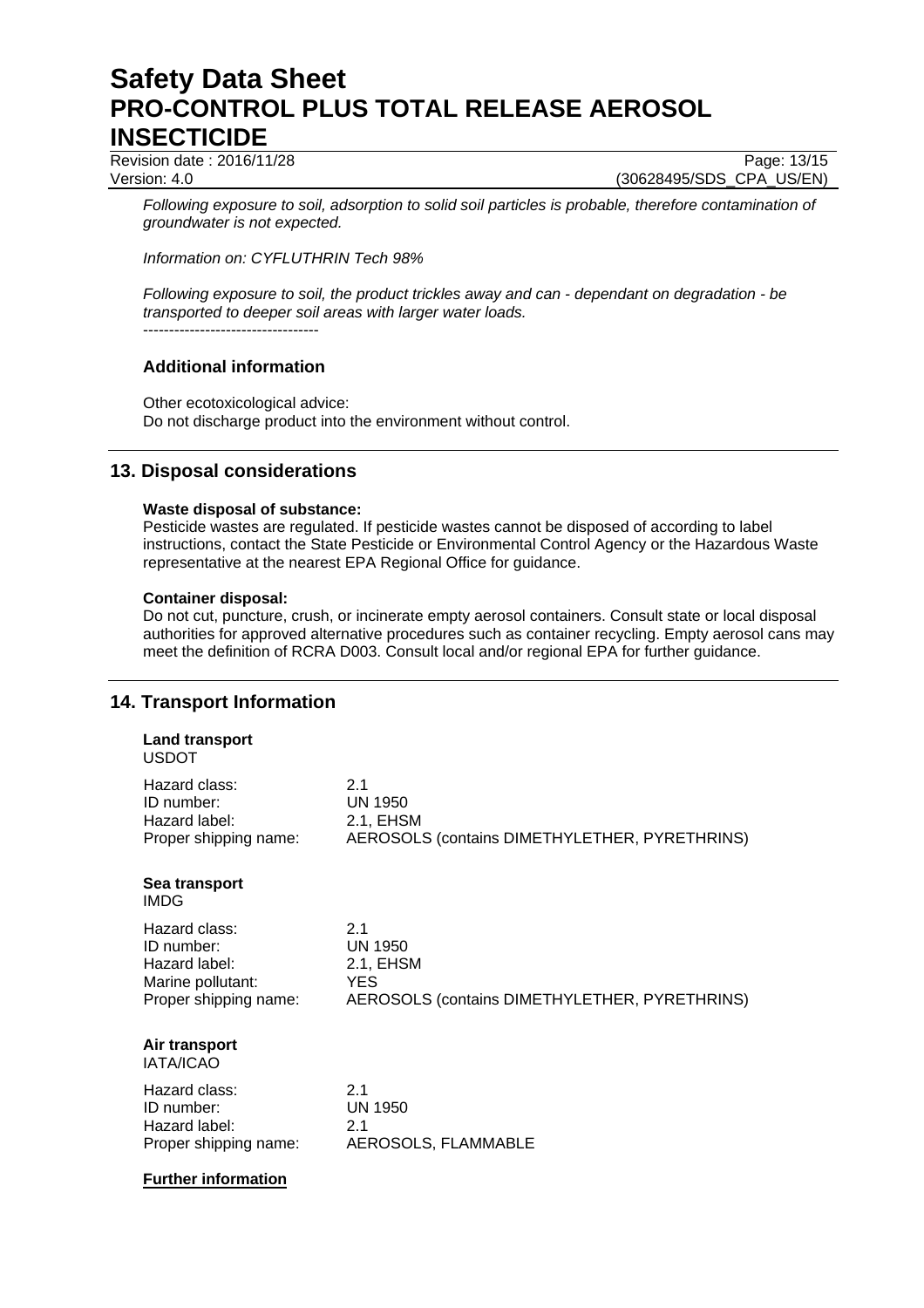Revision date : 2016/11/28 Page: 14/15

Version: 4.0 (30628495/SDS\_CPA\_US/EN)

DOT: This product may be classified as ORM-D (Consumer Commodity) or Limited Quantity. After 12/31/2020, ORM-D will not apply.

# **15. Regulatory Information**

# **Federal Regulations**

### **Registration status:**

Chemical TSCA, US blocked / not listed

Crop Protection TSCA, US released / exempt

**EPCRA 311/312 (Hazard categories):** Acute; Chronic; Fire; Sudden release of pressure

| <b>CERCLA RQ</b> | <b>CAS Number</b> | <b>Chemical name</b> |
|------------------|-------------------|----------------------|
| 5000 LBS         | 67-64-1           | Acetone              |
| 100 LBS          | $115 - 10 - 6$    | dimethyl ether       |
| 1 LBS            | 8003-34-7         | <b>Pyrethrins</b>    |

# **State regulations**

| <b>State RTK</b> | <b>CAS Number</b> | <b>Chemical name</b>   |
|------------------|-------------------|------------------------|
| <b>PA</b>        | 67-64-1           | Acetone                |
|                  | 115-10-6          | dimethyl ether         |
|                  | 64742-47-8        | Distillates, petroleum |
| MA               | 67-64-1           | Acetone                |
|                  | 115-10-6          | dimethyl ether         |
|                  | 64742-47-8        | Distillates, petroleum |
| <b>NJ</b>        | 67-64-1           | Acetone                |
|                  | 115-10-6          | dimethyl ether         |
|                  | 64742-47-8        | Distillates, petroleum |

### **Labeling requirements under FIFRA**

This chemical is a pesticide product registered by the Environmental Protection Agency and is subject to certain labeling requirements under federal pesticide law. These requirements differ from the classification criteria and hazard information required for safety data sheets, and workplace labels of non-pesticide chemicals. Following is the hazard information as required on the pesticide label.

CAUTION: EXTREMELY FLAMMABLE. KEEP OUT OF REACH OF CHILDREN. KEEP OUT OF REACH OF DOMESTIC ANIMALS. HARMFUL IF ABSORBED THROUGH SKIN. Avoid contact with the skin, eyes and clothing.

Wash thoroughly after handling.

Aerosol container contains flammable gas under pressure.

# **16. Other Information**

**SDS Prepared by:**